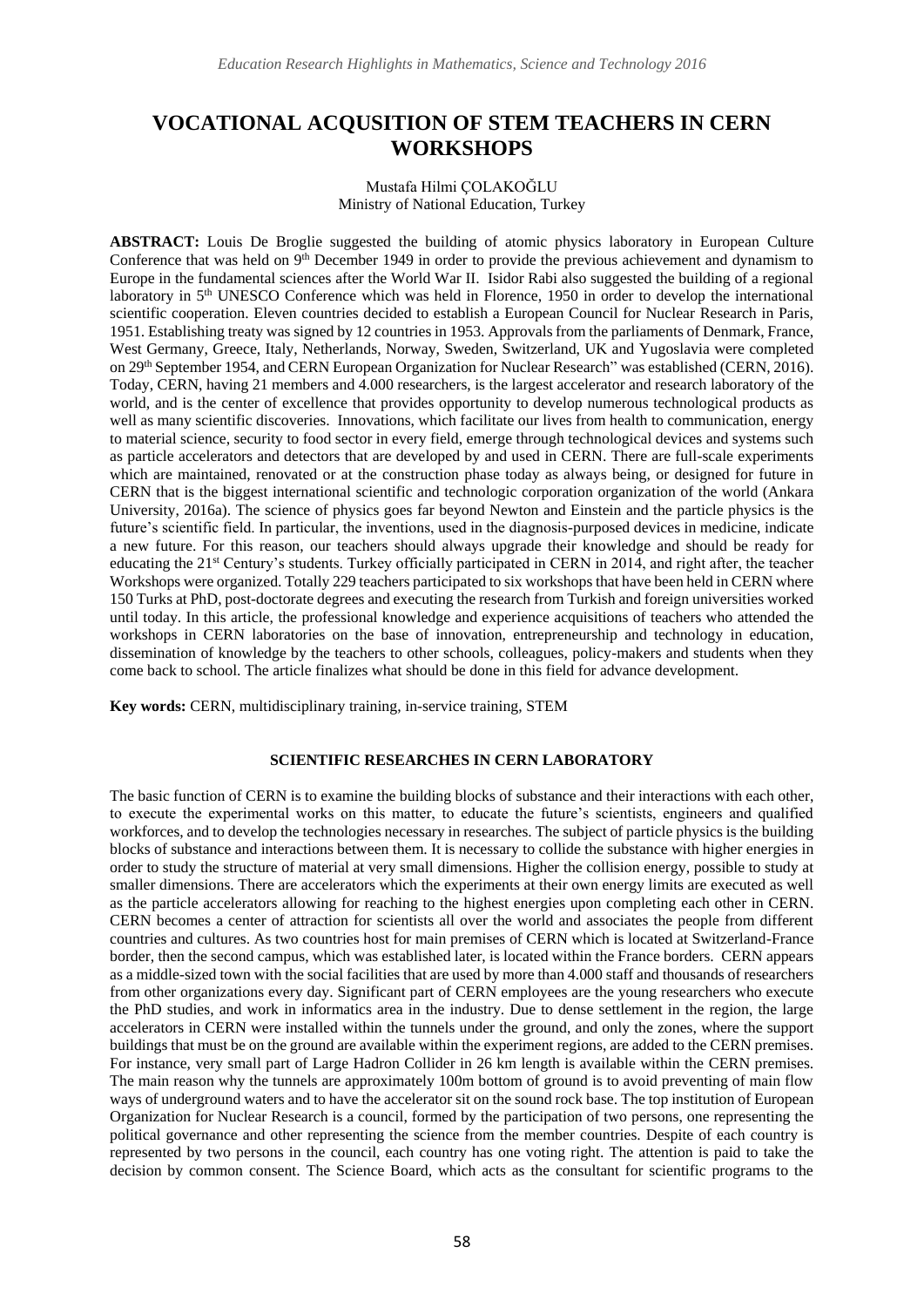Council, consists of the scientists whom their scientific qualifications are recognized worldwide (Akgun et al., 2014).

### **Particle Physics**

Particle physics is the science of "smallest" which studies the infrastructure of substance and its interactions. The smallest ones, subatomic particles create our world together with living beings, other planets, starts, namely everything in our universe upon coming together. Different dimensions are studied by the different scientific branches. We make our observations with our eyes in mechanical field at the meter level. As the dimension increases, first, we observe other planets in our solar system, other star systems, other galaxies and far fields of universe. We call the branches which are interested in such dimensions as astronomy, astrophysics and cosmology, respectively. Cosmology explains  $10^{21}$ -10<sup>22</sup> meter levels and uses advanced telescopes and satellites. We see the cell, DNA, electron cloud and atomic nucleus, respectively at the micro level. It is possible to examine the section up to electron with microscopes. The scientific branches, which study the section up to nucleus, are chemistry, biology, solid state physics and nuclear physics, respectively. Atom nucleus is formed by the positively charged protons and uncharged neutrons. The protons and neutrons are formed by the particles, called quark. The scientific branch using the particle accelerators and detectors is called particle physics in order to make observation at this level.

### **Accelerator Physics**

It is necessary to collide the substance at higher energies in order to examine the structure of material at very small dimensions. Higher the collision energy, possible to study at smaller dimensions. The particle accelerators are used for this. Working principle of electrostatic accelerators is based on the passing of charged particles from a fixed potential difference and accelerating them. The simplest electrostatic accelerator is a pair of parallel plate which is connected to two poles of a direct current generator. When the voltage is applied between two plates, the electric field occurs between the plates. The charged particles may be accelerated in this electric field. After discovery of atom nucleus in 1911, Ernest Rutherford thought that the atom nucleus might be split with the accelerated particles. John D. Cockroft and Ernest T. S. Walton, the students of Rutherford, designed a 800kV generator in order to be used in accelerating the proton in 1928. They accelerated the protons up to 400keV energy with the electrostatic accelerator which they produced and hit them to a lithium plate. The accelerated protons split the nucleus of lithium atom and created two helium atom nuclei ( $Li7+p \xrightarrow{yields} {}^{4}He + {}^{4}He$ ). This the first experiment which an atom nucleus is split artificially. American physicist Robert J. Van de Graaff reached to 20MV in 1931. Based on the idea of Swedish physicist Gustaf Ising on using the alternative current in accelerators, Norwegian physicist Rolf Wideroe accelerated the positive ions up to 50keV using 25kV power supply with a linear accelerator that he produced in 1928. In 1947, American physicist Luis Alvarez developed a system which might accelerate the particles at higher frequencies and produced the system, called Drift Tube Linac (DTL). As understood from their names, the circular accelerators, which have the circular shapes and are commonly used today, are cyclotron and synchrotron. The first successful cyclotron was developed by Ernest Lawrence and his student, M. Stanley Livingston in 1931. This cyclotron accelerated the protons up to 80keV using 1.8kV RF generator. The synchrotron enables the particles moving in a circular orbit through the magnetic field. The particles move in a metal tube, called beam tube. The largest and most powerful synchrotron and accelerator today is the Large Hadron Collider in CERN (Akgun et al., 2014).

### **Detector Physics**

In this context, "seeing" the subatomic particles also mean, in fact, to see their traces. Energy (E), momentum (p), charge (q), spin (s) and similar characteristics are measured and recorded in the detectors which is briefly described below.

# **Cloud Chamber**

This detector, which was invented by Wilson in 1911, caused the inventor won the Nobel Prize in 1927. Especially, it was used in the experiments and observations which were made during 1920-1950. Essentially, it is a closed media that includes the excessively saturated alcohol vapor. The charged particles, entering from chamber, release the energy throughout the way that they follow and intensify the alcohol vapor and leave the traces like cloud. The photographs of occurred traces are taken and recorded in order to be examined later. If a magnetic field is applied perpendicular to the entrance direction of particle beam to the chamber, then occurring Lorentz power causes the change of particle direction. Thanks to this, the charge and momentum of particles, which leave the spring-shaped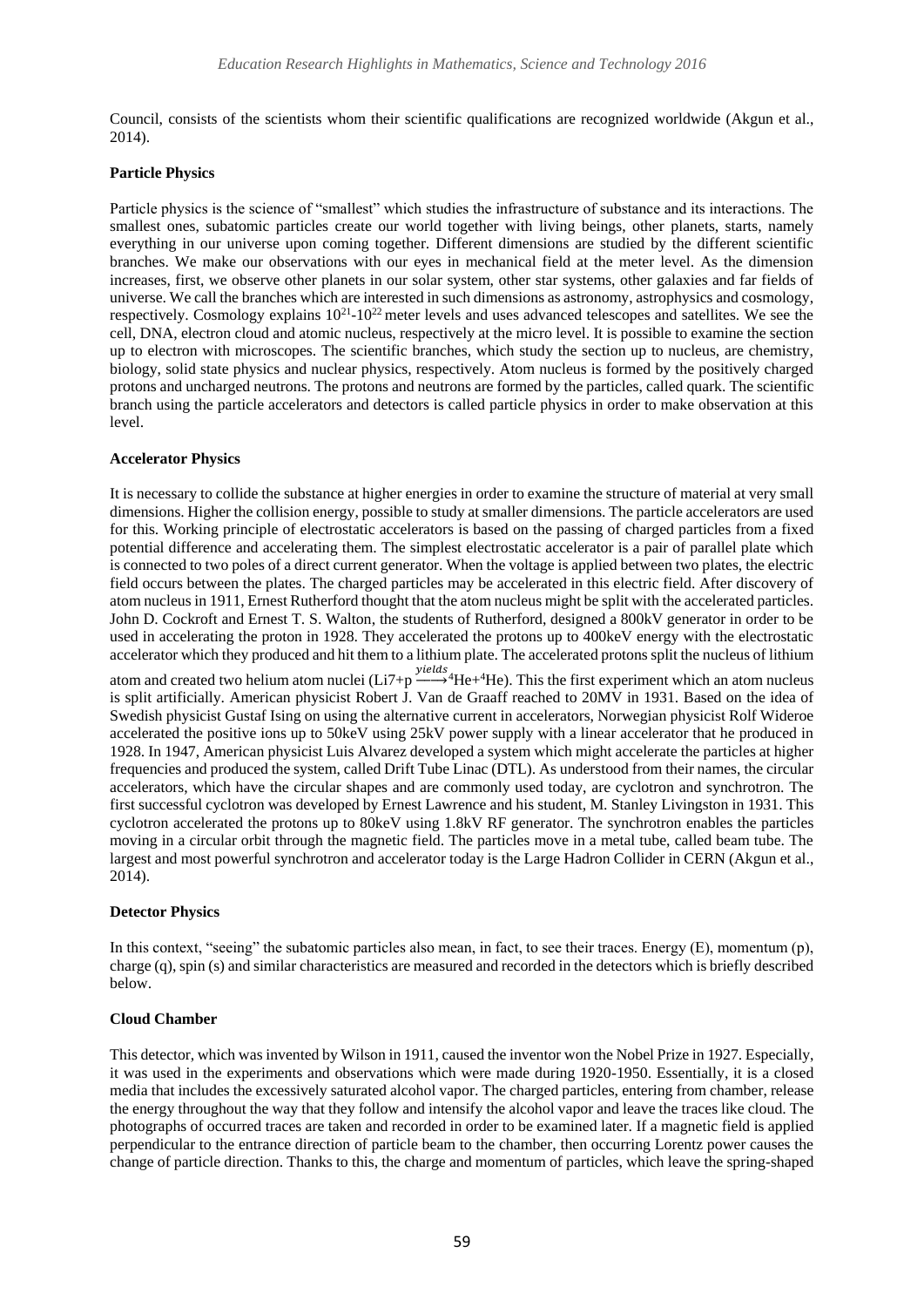traces, may be measured. Thanks to this detector, the positron was discovered in 1932, and muon in 1936, and kaon in 1947.

#### **Foam Chamber**

This detector, which was discovered by Glaser by early 1950s and was awarded the Nobel Prize in 1960, is a liquid filled cylinder or sphere. The liquid is maintained just below the boiling temperature under the certain pressure; for example, it may turn to liquid hydrogen at 27 K temperature and under 5 atmospheres of pressure. When the particle beam, which the trace will be examined, reaches to the chamber, the pressure is dropped immediately and the liquid is heated. The charged particles in the particle beam lose their energy via ionization. This vaporizes the instable liquid and creates the bubble nuclei. The photographs are taken within 1 or 2 microseconds. More than one camera may take the photograph from different angles and may reduce the position resolution by 10 microns. It may be built larger than cloud chamber and since it includes denser liquid, it may detect the particles with higher energy. The weak uncharged currents were found with BEBC and Gargamelle detectors which run with this principle in CERN.

### **Accelerator Experiments**

ATLAS experiment (A Toroidal LHC ApparatuS), which Turkey also participated in, is one of six experiments that were started to perform in CERN on 10<sup>th</sup> [September](https://tr.wikipedia.org/wiki/10_Eyl%C3%BCl) [2008](https://tr.wikipedia.org/wiki/2008) and were performed in [LHC](https://tr.wikipedia.org/wiki/LHC) accelerator. ATLAS and CMS are general purpose, LHCb is about b-physics, LHCf experiment on astroparticles (cosmic beam) physics, Alice on heavy ion physics and Totem on measurement of total effect section.

When th[e proton](https://tr.wikipedia.org/wiki/Proton) beams are collided in the experiment, many fundamental particles occur at the different energies. ATLAS experiment is designed general purpose so that it will measure the traces, energies and momentums of many particles which have been observed or not until today. The collision energy of LHC, 14 TeV and radius, 10<sup>34</sup> p/cm<sup>2</sup>/s are the characteristics which were not obtained in the previous experiments. These difficult circumstances make ATLAS experiment the largest and most complex experiment among the particle physic experiments that have been performed until today. ATLAS experiment passes into history as one of two LHC experiments which Higgs Boson was observed along with CMS on July 2012. The researchers are currently carried out in order to collect the meaningful data about super symmetric particles (CERN, 2016).

#### **Neutrino and Higgs Boson**

There are three radioactive radiation; alpha, beta and gamma. As the instable nuclei release their excessive charges on them and turn to the stable status, they disintegrate. Alpha disintegration occurs, when any radioactive instable nucleus releases the alpha particle (in fact, helium nucleus with higher energy) and turns to a stable nucleus. In this conversion, there are two units of reduction in atomic number and four units in the mass number. The example is turning of radium to polonium:  $Ra^{222} \rightarrow Po^{218} + α$ . In gamma disintegration, if γ, then some radioactive nuclei

don't release all energies during alpha and beta disintegrations and maintain their higher energy status. They release the gamma radiation in order to turn to the stable status. In this case, there is not any change in the atomic number and mass number of the atom. Beta disintegration means the case where the instable nuclei turn to the stable status through releasing beta particle, namely electron. During this conversion, no change occurs in the atomic number of atom, but there will be 1 unit of reduction in the mass number. By early 1900's, the example for known disintegration was turning of carbon nucleus to nitrogen:  $C^{14} \rightarrow N^{14} + \beta$ .

Neutrino was first discovered b[y Wolfgang Pauli](https://tr.wikipedia.org/wiki/Wolfgang_Pauli) in 1930; it occurred in the nucleus and as a result, was prescribed to meet the law of conservation of mass, law of conservation of momentum and law of conservation of angular momentum in beta disintegration where 1 electron, 1 [proton](https://tr.wikipedia.org/wiki/Proton) and 1 anti-neutrino were released  $(n^0=p^++e^+ \sim v_e)$ . Pauli stated theoretically that an undetected particle bears the energy, momentum and angular momentum differences between the inputs and outputs, and called this estimated particle as *neutron*. However, after James Chadwick discovered a particle which its mass was larger in 1932 and when he also called it as neutron, Enrico Fermi, who produced the theory on beta disintegration, eliminated this confusion by calling this particle which its mass was smaller as *neutrino* that means *smaller neutron* in Italian. Neutrino is one of the fundamental particles which has almost light speed, electrical charge is zero and passes throughout the materials almost without interaction. These characteristics make the detection of neutrinos quite difficult to be detected. Neutrinos, which are denoted with ν (nu) letter in Greek alphabet, have very small masses, but not zero. Neutrinos resemble the electrons, except not having the electrical charge. Since the neutrinos are non-charged electrically, they are affected by the electromagnetic forces. Neutrinos are only affected by the 'weak' force which its distance is very smaller than electromagnetic force; for this reason, they may pass through the materials almost without interaction. Since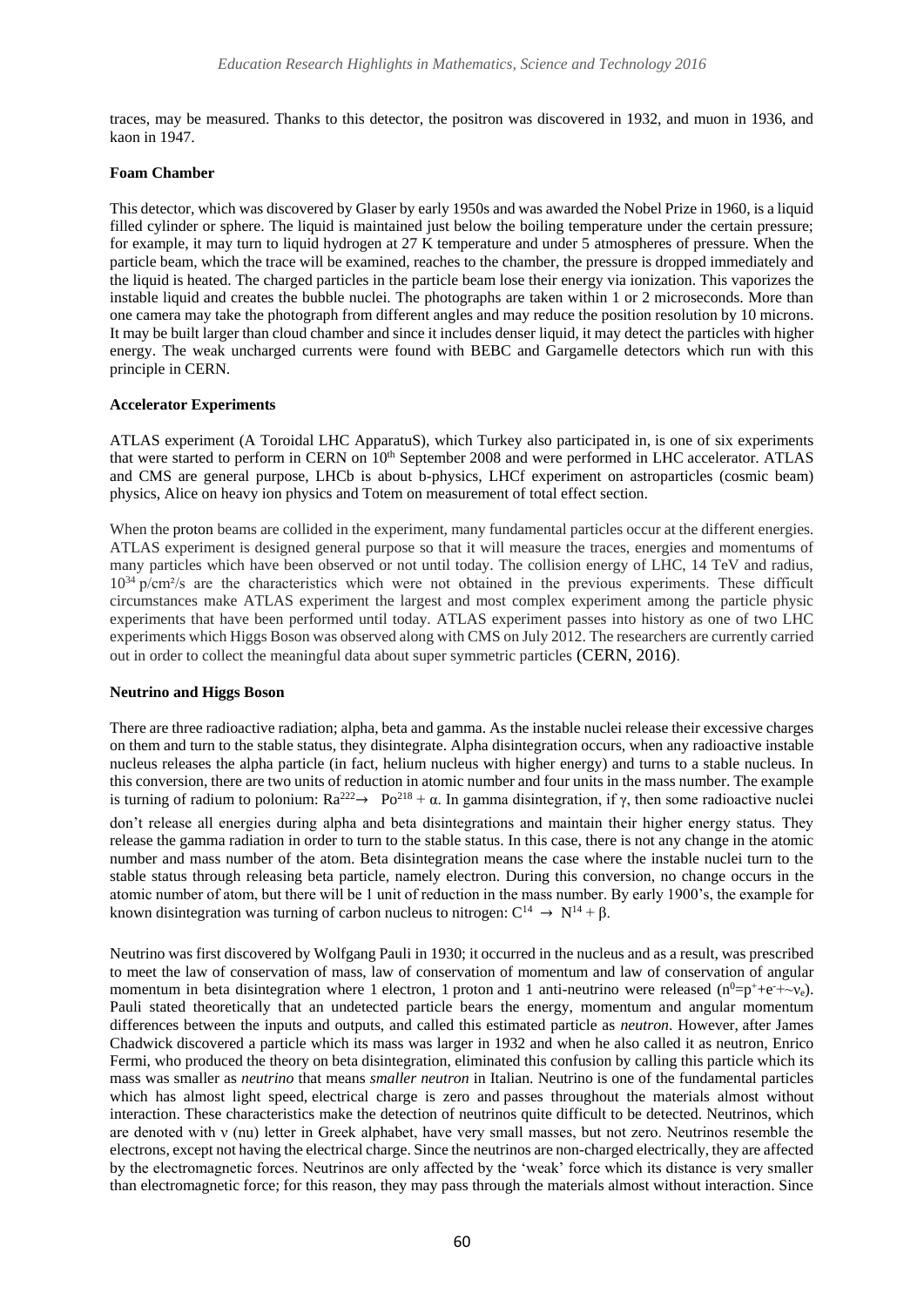the neutrinos have the mass, they interact with gravitation same as other particles with mass; however, the gravitation is the weakest one among known four forces. Neutrinos occur in the certain atom disintegrations or in the sun, nuclear reactors or as a result of nuclear reactions, when the cosmic beams collide with the atoms. There are three types of neutrino: electron neutrino, muon neutrino and [tau neutrino.](https://tr.wikipedia.org/w/index.php?title=Tau_n%C3%B6trino&action=edit&redlink=1) Each type of neutrino has one particle, called anti-neutrino. Electron neutrino (or anti-electron neutrino) occurs, when proton turns to neutron or vice-verse – two forms of [beta disintegration.](https://tr.wikipedia.org/w/index.php?title=Beta_bozunmas%C4%B1&action=edit&redlink=1) Interactions, including the neutrino, are the systems created by the weak force. Most of neutrinos released by sun reach to the Earth. Approximately 65 billion neutrinos reach to cm<sup>2</sup> of Earth perpendicular to sun per second (ATLAS Group, 2012).

The mass, which Newton defined as amount of matter and is the resistance of material to the acceleration, is an attribution which determines the amount of gravitation between it and other materials. According to Einstein, the mass gives the energy amount which corresponds to the stable material. The mass of proton is 938, 3 MeV. Total mass of  $u + u + d$  quarks that form proton is 9, 4 MeV and is a small part of proton mass. Remaining 928, 9 MeV of mass is the kinetic energy of quarks and gluons in the proton. The attribute of these quarks is mass, namely the mass which fundamental particles gain through Higgs operation. According to Higgs theory, there is a Higgs field at every single point of universe. Field is a fact which has a value at every point of space-time. This field may be assumed as a magnetic field that allows the magnets pull or push each other, or forms the iron dust around the magnet. The fundamental particles gain the mass interacting with this Higgs area. Neutrinos, which area created in the Large Hadron collider and disintegrate within microsecond, create the Higgs field which enables the material gain the mass.

### **PARTICIPATION OF TURKEY IN CERN**

Turkey's relation with CERN has been coordinated by TUBİTAK during 1961- 2015, and from 2006, it was assumed by Turkish Atomic Energy Authority (TAEK, 2016). The cooperation agreement was signed between TAEK and CERN on 14th April 2008, and the preparations of official application by Turkey for CERN membership were accelerated and the application was filed on 18th May 2009. The application and works of Turkey related to CERN membership were discussed during the CERN Council meeting, held on 17th December 2010 and were considered positive. The application by Turkey related to member associate was filed via Government letter, dated 17<sup>th</sup> October 2012 to CERN and this application was accepted in the CERN Council meeting, dated 13<sup>th</sup> December 2012. After the mutual negotiations and evaluations between Turkey and CERN, CERN Council accepted Turkey's application related to member associate with its decree, dated  $20<sup>th</sup>$  March 2014. The agreement on membership associate between Turkey and CERN was signed by CERN director, Prof. Dr. Rolf HEUER and Turkey's UN Geneva Permanent Delegate, Ambassador Mehmet Ferden ÇARIKÇI and the Minister of Energy, Taner YILDIZ on 12<sup>th</sup> May 2014. The agreement was approved by common consent in the General Board of Turkish Grand National Assembly, dated 22<sup>nd</sup> January 2015 which TAEK was also represented.

The primary provisions of this agreement, which was signed in a period when works and investments related to common and effective using of particle accelerator and detector technologies (Turkish Accelerator Center, etc.) also increased in our country, are given below in summary: Turkey accepts the legal infrastructure, operation rules, regulations of CERN and the decisions which are taken by its organs through agreement. Turkey shall affect minimum one tenth (1/10) of the full membership contribution (membership fee) which is calculated according to the economic size and population, provided that it shall not be less than 1 Million CHF. Turkey, which participates in education and training programs of CERN as well as in scientific research programs, has the right to be represented in CERN Council (except the closed sessions) without voting right and may begin to speak and give representation without expecting any invitation. Turkey has the right to be represented in the meetings of CERN Finance Commission. Scientific representative of Turkey in Council may attend the CERN's Science Policies Meetings as an observer. The citizens of Republic of Turkey may apply for CERN personnel assignments to the academic memberships, studentship and faculty memberships through the limited and periodical contracts. Firms, which offer the Turkish origin goods and services, may submit the bid to the CERN contracts based on the Regulation on Implementation of CERN Financial Rules. Turkey may assign an industry contact officer in CERN. The compound financial amount of works to be carried out by Turkish firms in CERN shall not exceed the financial contribution to be made by Turkey to CERN within the scope of agreement in no case. Turkey may turn from common membership associate status that is gained through this agreement into the membership associate status as a pre-phase of full membership and then, full membership status in CERN.

#### **Keep Calm and Focus on CERN Projects**

There has been an intense interest and curiosity about the CERN laboratory, its accelerator and particle physics due to the discovery of the Higgs particle. This interest is not misplaced, because particle physics and accelerator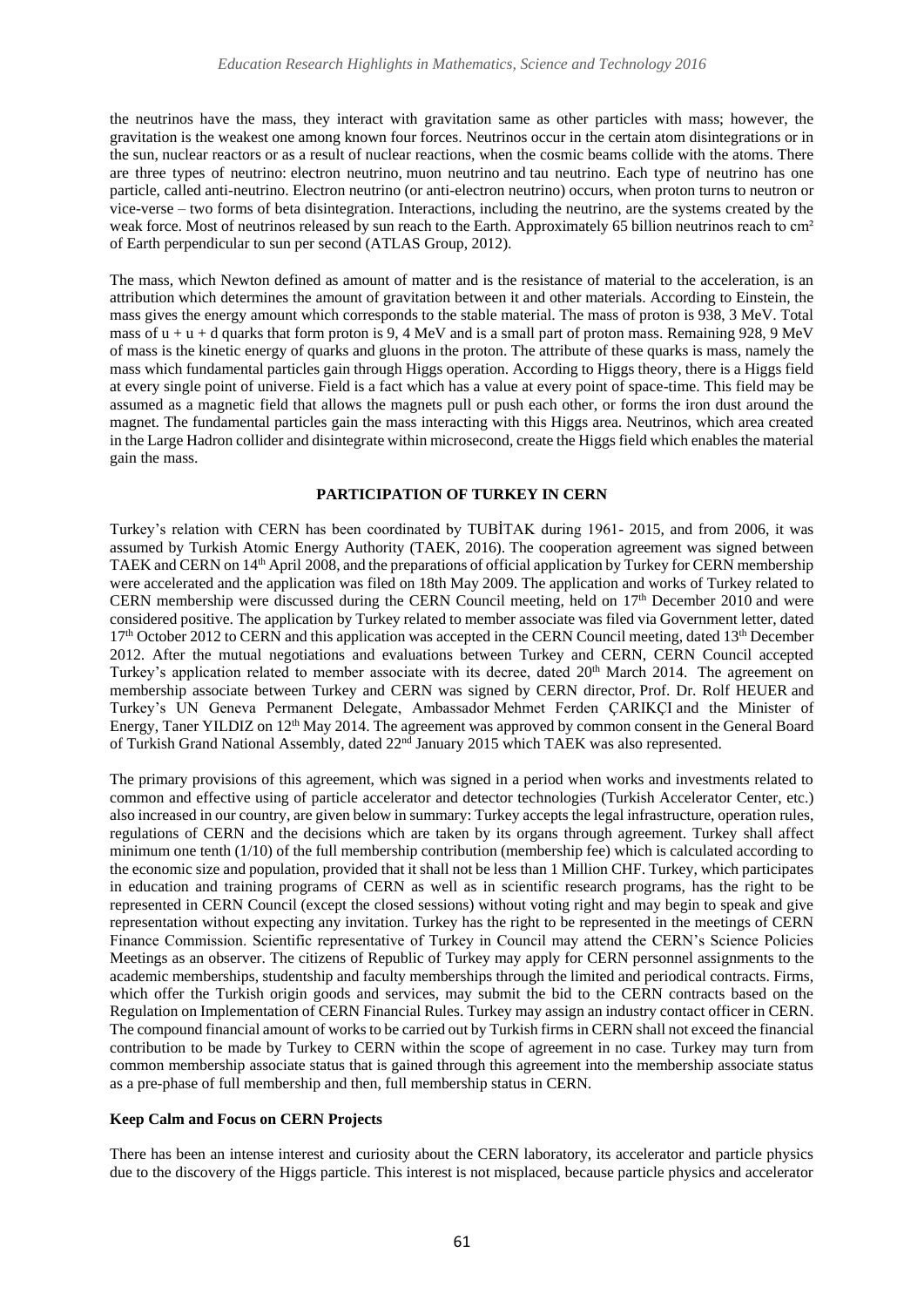technology are very active and colorful disciplines, which live on constant innovation and which push the limits of science and technology. It is very important and useful for students, teenagers and everyone who carries the excitement of discovery inside them to get to know to this field aimed at finding the most basic building blocks of the Universe (CERN Project, 2016). So, Keep Calm Project is developed with the following expected results;

- Learning of the basic concepts of particle physics and elimination of misconceptions
- Learning of the ways of scientific knowledge
- Achievement of a positive attitude towards science
- Gain of some minimal experience with using basic software in this field
- Creation of a web site and virtual classrooms
- An increased capability to provide scientific explanations for natural phenomena
- Increased knowledge of applications on basic sciences (math., physics, chemistry)
- Better comprehension of the scientific method and research skills
- Increase in students' verbal and written communication skills
- Capability of directly associating gained knowledge with technology and industry;
- An enhanced vision for application areas
- Development of insight based on basic concepts rather than details
- Learning how to describe an experimental study

The project tools which may be used by the trainees are the followings (Akgun et. al., 2014);

- To create an atom model by using http://sourceforge.net/projects/jmol/ Periodic table application
- Physical activities simulator by STEP
- For supporting the CERN experiments from GRID computing system
- <http://boinc.berkeley.edu/>
- To prepare online questions by kahoot.it
- To create websites[: https://tr.wordpress.org/](https://tr.wordpress.org/)
- Sharing of studies and research papers with Twin space
- Information meetings with e-twinning portal and e-conference system of science trip
- How to adding activity photos to the Prezi presentation tool
- e-conferences: e-twinning portal and e-conference system of science trip
- How to use Voki, Padlet, Canva or Postermywall, Littlebird Tales, eTwinning Live,
- Modelling with sketch up, weebly /edmodoo, Kahoot.it

# **BeaLine Project Contests**

The incoming proton beam from the PS accelerator impinges on the North target and thus produces the particles for the T9 beam line. The collisions of the protons with the target can provide a variety of particles, such as electrons, positrons, muons, pions, kaons and (anti-)protons. The T9 beam line may be used on different projects. The participation should be provided in "BeamLine" Project contests held in CERN with talented and enthusiastic students (Beamline, 2016). The student projects, which were participated in this contest previously and were awarded the prize, may be delivered to Turkish and foreign teachers whom it may be communicated with in order to prepare a new project (Beamline, 2016). It is possible to access to the experiment fields and use the possibilities through internet (CERN, 2013).

# **CONTENT OF CERN TEACHER WORKSHOPS**

The professors and subjects of workshops organized by Turkish Scientists in CERN is given below. The content of five-day workshops is as follows;

- About CERN and expectations, Prof. Dr. Samim Erhan, University of California Los Angeles
- Particle Physics, Prof. Dr. Bora Akgün, Rice University
- Detector Physics, Prof. Dr. Saime Gürbüz, Boğaziçi University
- Astroparticle Physics, Prof. Dr. Cenk Yıldız, University of California Irvine
- Accelerator Physics, Prof. Dr. Veliko Atanasov Dimov, Boğaziçi University
- Neutrino Physics, Dr. Umut Köse, Padova University, INFN
- About Higgs, Prof. Dr. Sezen Sekmen, CERN
- BL4S 25', Prof. Dr. Saime Gürbüz, Boğaziçi University
- Show with Computer, Prof. Dr. Gokhan Unel, University of California Irvine
- Detector Workshop @UBS (2Cloud chamber & electron tube)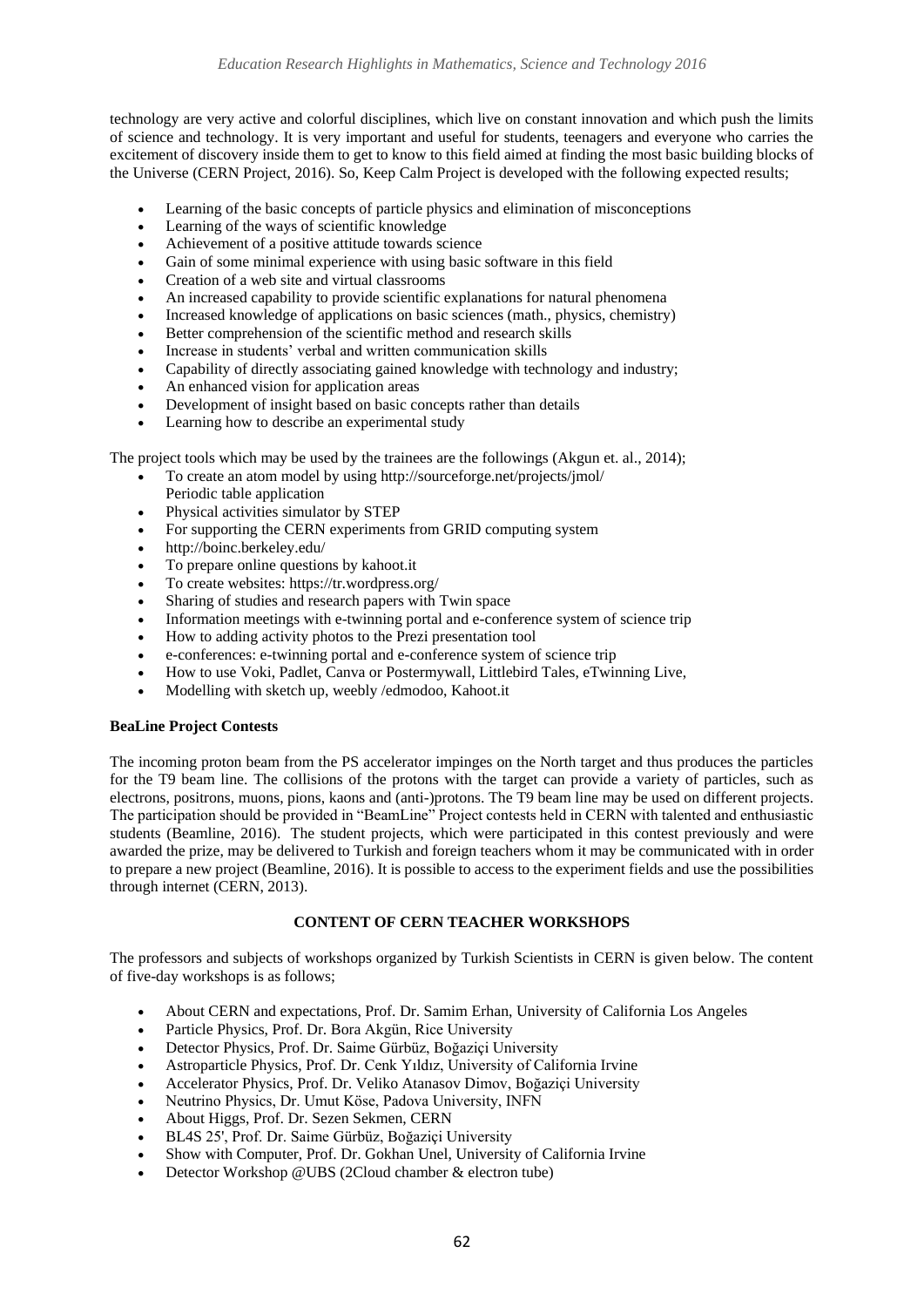- Detector Workshop group "muon" and "antimuon", Prof. Dr. Saime Gürbüz, Boğaziçi University
- AD and Data Center, SM18 and CAST, ATLAS and SC, AMS & CCC tours

# **CRITERIA FOR SELECTING CERN WORKSHOP TEACHERS**

The teachers, who will attend the workshop, are evaluated and determined by Turkish scientists in CERN, MEB official and the teachers who attended the CERN workshops previously through a form which they will complete according to the below criteria**.** The number of applicant teacher increases gradually upon more recognizing and knowing the CERN Workshops**.** 36 teachers were selected among 750 teachers who applied for Sixth Workshop.

- Those who have the higher learning, researching and knowledge sharing desires,
- Those who are able to show that they really follow the scientific developments in particle physics with the contents of their questions,
- Those who are experienced, effective in education life, attend the training, and direct their students toward the contests,
- Those who are at the beginning of their work lives and may evaluate the investment for a long-time
- Those who declare that they give seminar to the public by travelling to surrounding provinces and counties, not only to the students,
- Those who may collect the sufficient experience during their work lives and may affect and direct their young colleagues,
- Those who may address toward large masses through electronic or similar medias,
- Those who may inform the students and society rather than providing their personal academic development with what they learn in CERN,

# **PROFESSIONAL GAINS OF TEACHERS THROUGH CERN WORKSHOPS**

As total 6513 teachers from member and candidate countries attended the CERN Workshops during 1998-2013, only 3 teachers from Turkey attended such Workshops. From 2014, the distribution of 229 teachers, who attended the CERN Workshops with the significant initiatives from Turkish Team of CERN according to the provinces, is given in Figure 1.



Training Programs, 2016)

The survey was carried out in our teachers who attended the CERN Workshops (Workshop Teacher Survey 2016). Primary gains of the teachers may be summarized as follows;

- Teachers obtained the significant scientific gains and encouragements related to their profession by visiting CERN which was the most important laboratory of world.
- Their views about education, research, profession and world changed significantly.
- Peer learning started. It is provided the accession of them to many scientific communities in the country and abroad.
- Our teachers, who attended the workshop (CERN Workshop, 2016), shared their knowledge and experiences giving many conferences and making presentations upon returning, notably in their schools and provinces.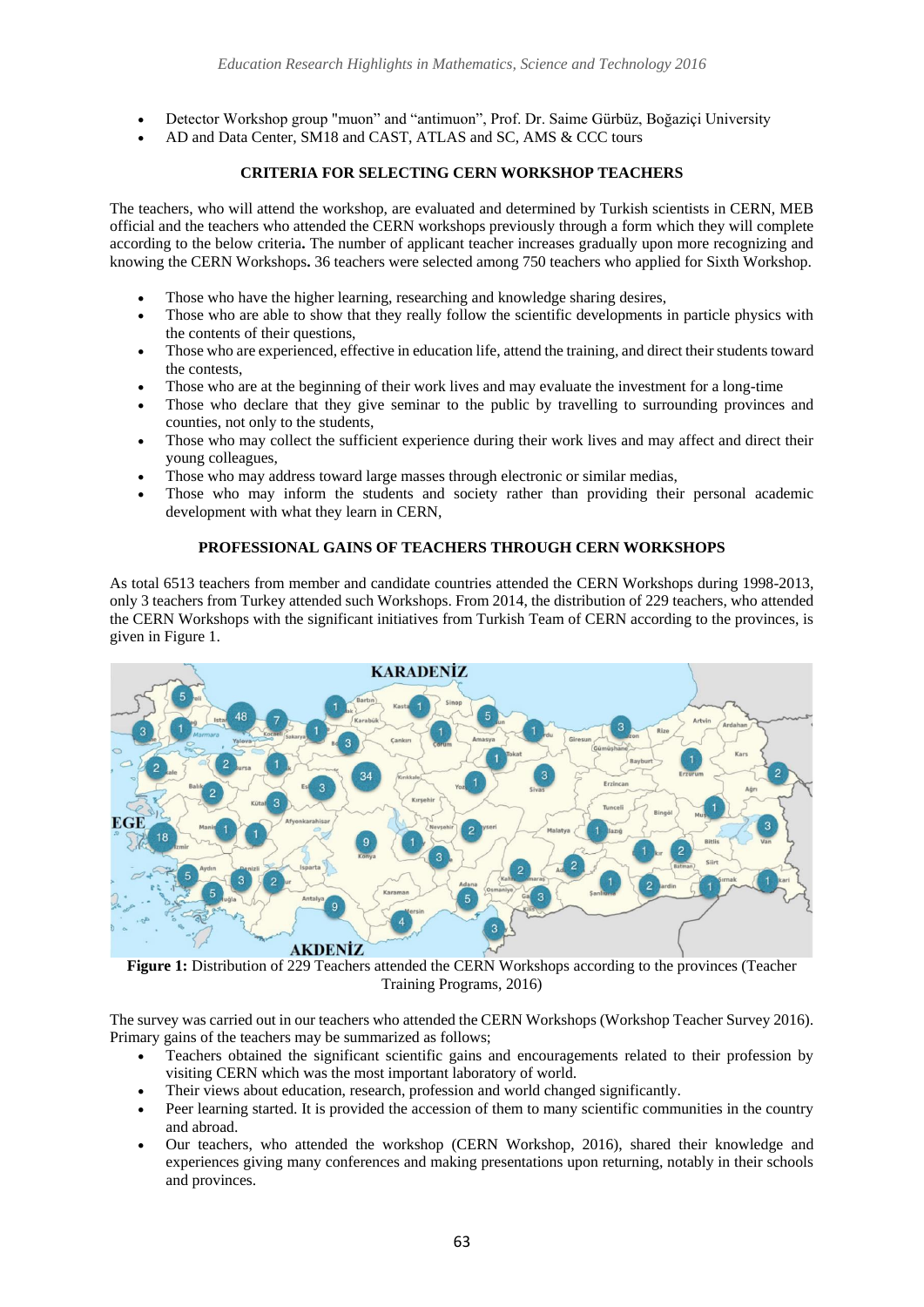- For the first time, they went abroad for education through Ministry of National Education official and financial support which highly motivated them.
- They met their colleagues in their schools and abroad and obtained information about their works.
- They observed the implementation of theoretical knowledge practically and implementation of research results to the industry.
- They remembered to update their knowledge and need of making research,
- It opened a road to similar laboratory visits and Workshops for our teachers in the Ministry.
- They gained moral and encouragement understanding that the Ministry valued them.
- They knew many websites and portals, and began to establish the similar websites and portals.
- They knew to contribute to spreading of knowledge giving conferences in their schools and other schools when coming back, and network establishing process started in the country.
- They gained the ability of using e-conference system, and enhanced their presentation skill.
- The awareness increased about the subject today when the accelerator technologies developed and the works on establishing the centers were currently carried out in Turkey.

# **CONCLUSION AND RECOMMENDATIONS**

The following conclusions and recommendations are developed analyzing the poles that are made to 138 teachers who attend the Workshops, face-to-face interviews with them and observations of CERN researchers at the end of Workshops which have been repeated six times until today;

- As seen from the above developments, the science of physics develops based on the discoveries of Newton and Einstein, but in a speed much far beyond them. If our teachers, whom the subjects which they know and tell are available as the very qualified visuals in the websites that the students may access, don't refresh their knowledge permanently with the new information and discoveries, then they will face with the fact of professional death. For this reason, CERN Workshops, which we consider them very important, must be organized in other scientific fields also.
- It is observed that the workshops and educations are very beneficial, and should be maintained. 5-day preparation should be made before attending the CERN Workshop in Turkey. The workshops at higher levels may be organized for our teachers who attended the workshop one year before. For this purpose, the cooperation may be established with TAEK and Ankara University Institute of Accelerator Technologies.
- The workshop period should be minimum 10 days and more number of experiments should be performed. CERN Scientists should organize e-conference to the CERN teachers in certain periods.
- The participation from science high schools, which their number reaches to 500, and from provinces, where no participation was obtained previously, should be encouraged and proliferation should be provided.
- MEB should support the undergraduate education of CERN teachers (Ankara University, 2016b).
- List of teachers, who will attend the workshop, should be issued not more than 3 months before the workshop date.
- The content of program, addressing to the teachers and students of high school and secondary school, should be differentiated.
- The projects should be prepared which will introduce CERN and particle physics and will direct the scientific productivity, and the science fairs should be organized within the scope of TUBİTAK4006 Program.
- The cooperation should be established with Ministry of National Education, TUBİTAK Science Centers, TUBİTAK Science and Society Department, TAEK and Ankara University Institute of Accelerator Technologies.
- [http//keepcalmandfocusoncernprojects.weebly.com/](http://keepcalmandfocusoncernprojects.weebly.com/)project should be proliferated.
- The faculty members and teacher candidates from faculty of education in the universities should attend.
- Networking work should be carried out between teachers from other countries who attend the Workshops and our teachers.

# **REFERENCES**

Akgun B., Unel G., Erhan S., Sekmen S., Kose U., & Yıldız V. (2014). Particle and Accelerator Physics for Those who are Curious About, Retrieved from https://www.dropbox.com/s/bv3znks9lq1g8i0/ana.pdf?dl=0.

Ankara University (2016a). Ankara University Institute of Accelerator Technologies http://hte.ankara.edu.tr/?page\_id=5237